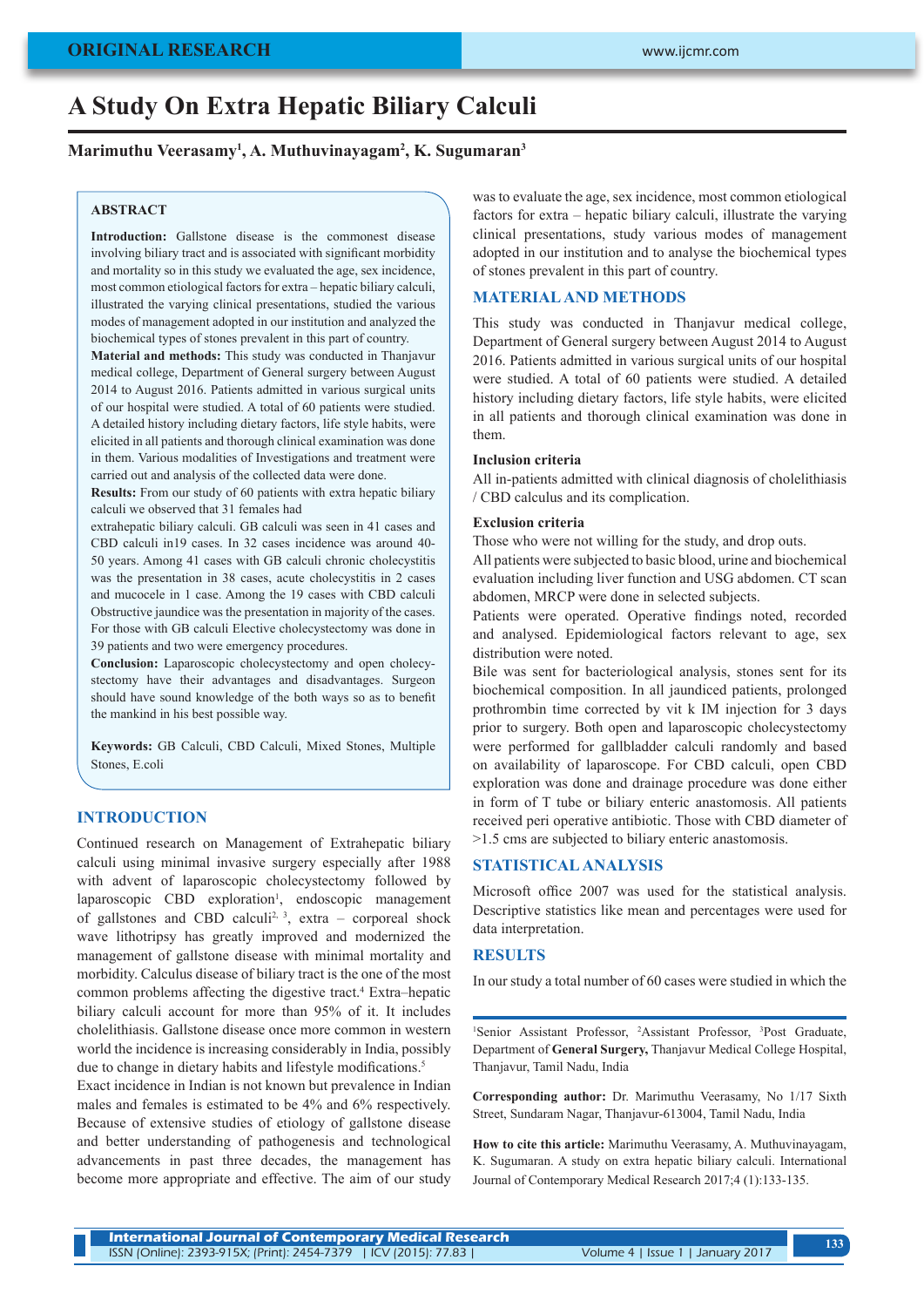incidence of extra hepatic biliary calculi was seen in 29 (48.4%) males and 31 (51.6%) female. 41 (68.3%) of the cases had only GB calculi and 19 (31.7%) had CBD calculi (Figure 1).Gallstone disease is more prevalent in 4<sup>th</sup> and 5<sup>th</sup> decades. GB stone disease was prevalent among  $41 - 50$  years in  $(32 \text{ cases})$   $(36.67\%)$  GB calculi among  $41 - 50$  years in (15 cases) (36.59%) and CBD calculi among  $41 - 50$  years were seen in (7 cases) (36.84%). Clinical presentation of GB calculi was Acute cholecystitis in 2 (4.9%)cases, Chronic cholecystitis in 38 (92.7%), Mucocele in 1 (2.4%) (Figure 2). Clinical presentation of CBD calculi was Obstructive jaundice in 15 (78.9%), Cholangitis in 5 (26.3%) and Pancreatitis in 2 (10.5%) patients (Figure 3). The Accuracy of preoperative ultrasound was 100%. Various Surgical procedures performed for GB calculi includes Emergency cholecystectomy in 2 cases, Elective cholecystectomy in 39 patients of which 20 were laparoscopic and 19 were Open.

For CBD calculi surgical procedures performed were, Cholecystectomy with T tube drainage - 13 (68.4%) Cholecystectomy with Choledochoduodenostomy in 2 cases, Cholecystectomy with choledochojejunostomy in 2 cases, Cholecystectomy with transduodenal sphincteroplasty in 2 cases. (Figure 4). Multiple stones were more common than single stone. Out of the 60 cases, 20 (33.3%) had single stone and 40 (67.7%) had multiple stones and in those with GB calculi 13 (31.7%) had single stone and 28 (68.3%) had Multiple stones and those with CBD calculi 7 (36.9%) had single stone and 12 (63.1%) had multiple stones. Bile was sent for culture and sensitivity in all cases and bacteriology was studied, Culture was positive in 19 cases (31.6%) – E Coli positivity in 12 cases (63.1%) Kiebsiella in 4 cases (21%) and Others  $-3$  cases (15.8%) Biochemical analysis of stone showed Cholesterol stone in 5 (8.3%), Pigment stone in 5 (8.3%) and mixed stone in 50 (83.3%) cases. Of the 41GB calculi, 4 (9.7%) had Cholesterol stone 3 (7.3%) had pigment stone 34 (82.9%) had mixed stone and Of the 19 CBD calculi 1 (5.3%) had cholesterol stone 2 (10.5%) had pigment stone and 16 (84.2%) had mixed stones.Gall bladder specimen sent for Histopathological examination in all 60 cases. It showed Acute cholecystitis in 2 (3.3%) cases, Chronic cholecystitis in 58 (96.7%) cases and there was no evidence suggestive of malignancy. Mean hospital stay for Open cholecystectomy was 6 days, 2days for Laparoscopic cholecystectomy and 10 days for Open CBD exploration. Post operatively during second week T tube cholangiogram was performed in 13 cases. Found to be normal in all cases. No evidence of residual calculi. Complications include Postoperative biliary leak in 2 cases after open CBD exploration which was of low output type and managed conservatively. Wound infection occurred in 6 cases (10%) Pus let out and sent for culture and sensitivity. Parenteral antibiotics administered according to culture and sensitivity report.

Secondary suturing was performed later. No mortality in our institution was seen.

#### **DISCUSSION**

60 patients with extrahepatic biliary calculi were included in this study, out of which 41 patients (68.3%) had gallstone and 19 patients (31.6%) had CBD calculi. The incidence of extrahepatic biliary calculi increases with age, and higher incidence were found in 4<sup>th</sup> and 5<sup>th</sup> decade. Maximum incidence



**Figure-1:** Location of calculi



**Figure-2:** Clinical presentation GB calculi







**Figure-4:** Composition of stone

in  $4<sup>th</sup>$  and  $5<sup>th</sup>$  decades were also observed in Gupta et al  $(1967)^6$  / Vijaypal et al (1980) / Tyagi et al (1992) series. Varying female preponderance from 2:1 to 4.5:1 has been observed in several studies (Vijaya pal et al., 1980; Gupta, 1967. In our series, there is only slight female preponderance.<sup>8</sup>

Among all patients reported abdominal pain at sometime during the course of illness the location is right hypochondrium<sup>7</sup> being 90% in our series, which is comparable to 84% in Vijay Pal et al  $(1980)^8$ 

Majority of symptomatic gallstone disease patients present as chronic cholecystitis (92.7%). Other presentation being acute